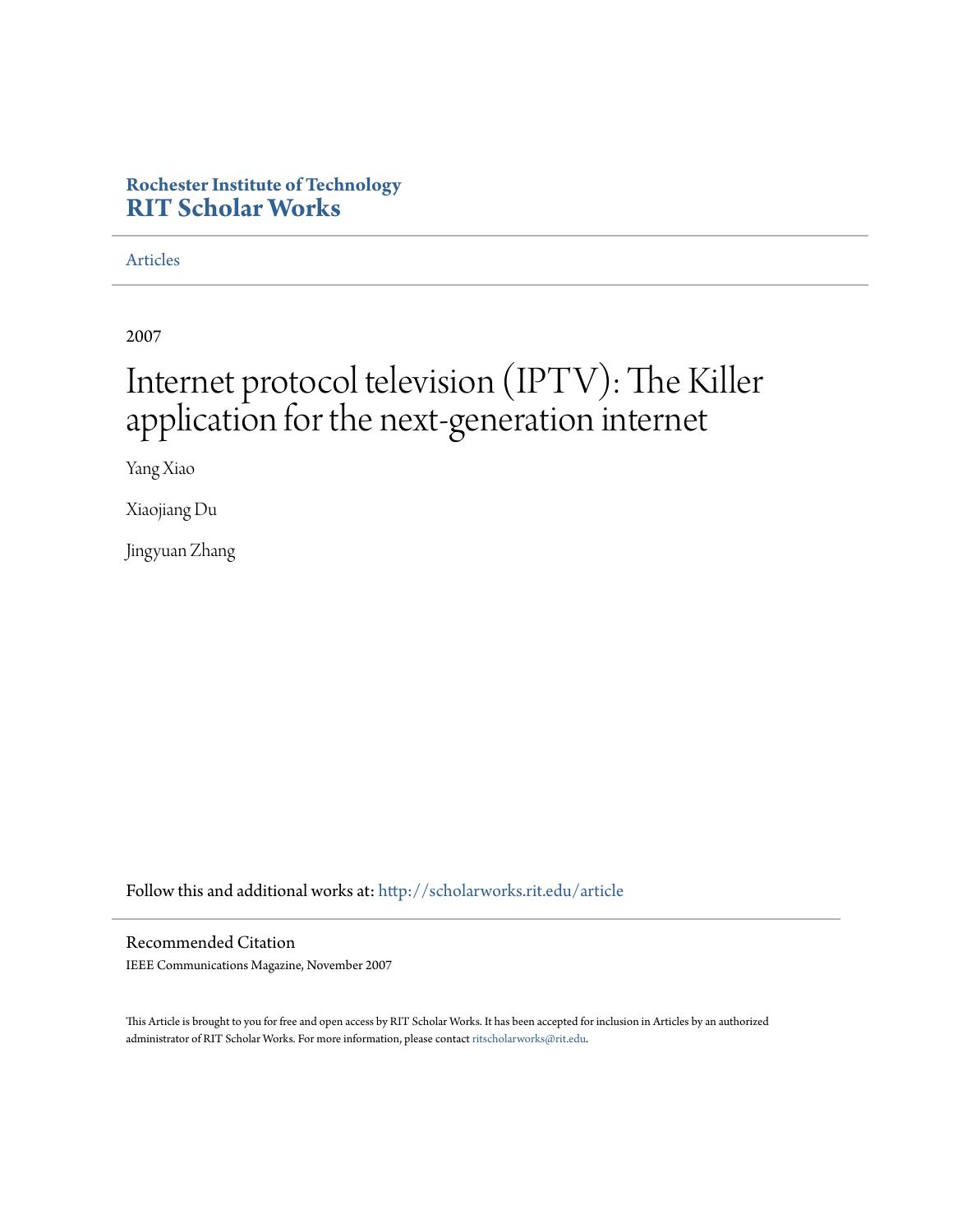# **Internet Protocol Television (IPTV): The Killer Application for the Next-Generation Internet**

*Yang Xiao, University of Alabama Xiaojiang Du, North Dakota State University Jingyuan Zhang, University of Alabama Fei Hu, Rochester Institute of Technology Sghaier Guizani, University of Quebec — Trois Rivières*

# **ABSTRACT**

Internet Protocol Television (IPTV) will be the killer application for the next-generation Internet and will provide exciting new revenue opportunities for service providers. However, to deploy IPTV services with a full quality of service (QoS) guarantee, many underlying technologies must be further studied. This article serves as a survey of IPTV services and the underlying technologies. Technical challenges also are identified.

# **INTRODUCTION**

Internet Protocol television (IPTV) provides digital television services over Internet Protocol (IP) for residential and business users at a lower cost. These IPTV services include commercialgrade multicasting TV, video on demand (VoD), triple play, voice over IP (VoIP), and Web/email access, well beyond traditional cable television services. IPTV is a convergence of communication, computing, and content [1], as well as an integration of broadcasting and telecommunication. IPTV has a different infrastructure from TV services, which use a push metaphor in which all the content is pushed to the users [1]. IP infrastructure is based on personal choices, combining push and pull, depending on people's needs and interests [1]. Therefore, IPTV has two-way interactive communications between operators and users, for example, streaming control functions such as pause, forward, rewind, and so on, which traditional cable television services lack. Triple play is a service operator's package including voice, video, and data. Video adopting either MPEG-2 or MPEG-4 format is delivered via IP multicast.

The IPTV service first started in Japan in 2002, then became available in Korea [2]. IPTV is a convergence of broadcasting and telecommunication. Many free IPTV services are available on the Internet and can be accessed freely with Internet-connected computers, iPods, and cellular phones. The current quality of IPTV in the United States does not yet approach that of cable TV services, but the gap will shrink as bandwidth increases and video codecs improve [2]. In 2005, there were about four million homes in the world that already had IPTV. Minerva has about 50 IPTV deployments that cover 150,000 users with VCR quality services [2]. Asia has been at the forefront of IPTV services, launching IPTV service tests in eight out of thirteen economies in the Asia-Pacific region [2]. It is an appealing consumer application that can use the 20-Mb/s promise of asymmetric digital subscriber line  $2+\hat{A}$ (ADSL2+), the 50-Mb/s capability of very high digital subscriber line (VDSL2), and the 100-Mb/s potential of fiber to the x (FTTx) [2]. Microsoft TV IPTV Edition is a software platform to develop TV services over broadband networks including features such as instant channel change (ICC) and multiple picture-in-picture (PIP), VoD, and digital video recorder (DVR). BellSouth, a telecommunication service provider, recently performed trials of Microsoft IPVT [3]. AT&T and Verizon recently announced significant investments in adopting fiber optic cables to deliver IPTV channels to residential customers.

The challenges of IPTV include integration of different operators with different infrastructures and back-office systems, stability of long term, quality of service (QoS) matching cable providers, and so on [3]. The current systems won't be able to keep up with the changes in the video distribution model for IPTV [2]. The Video Networks Ltd. (VNL) rollouts of its HomeChoice video, triple play service over DSL use a Cisco Internet Protocol next-generation network (IP NGN) solution in the United Kingdom (UK) [4]. HomeChoice offers up to 4 Mb/s Internet access, IPTV with over 70 channels, and thousands of movies, videos, and hit TV programs on-demand with up to 10 Gb/s per slot for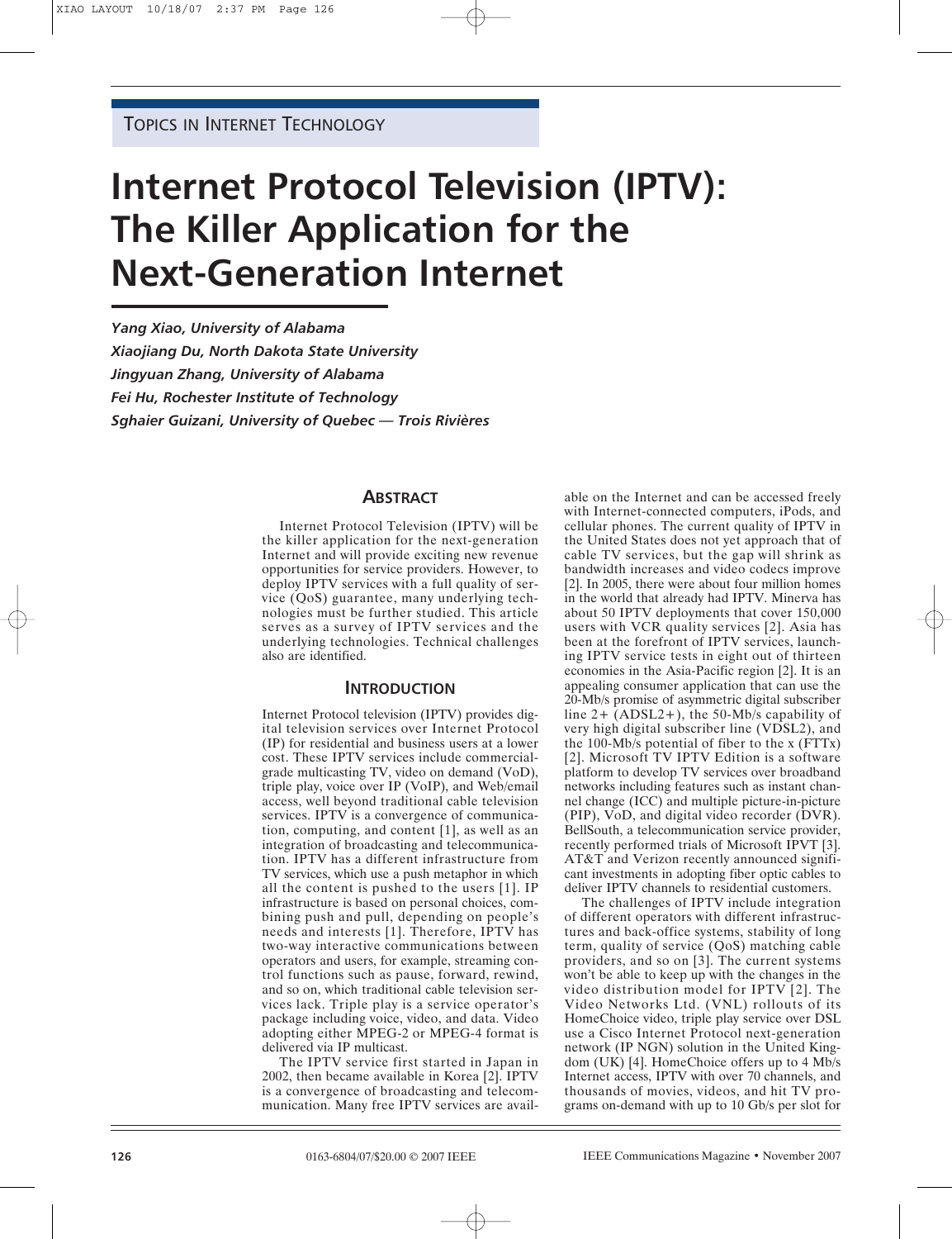next-generation IP multiprotocol label switching (MPLS) [4].

A chicken and egg situation exists: The industry needs IPTV to justify the investment in broadband, but there is no good IPTV without broadband [2]. However, the investment is a way to survive for some telecommunication companies [2]. IPTV is a convergence of IP-based communication and broadcasting.

It is claimed that IPTV is the killer application for the next-generation Internet (NGI). In this article, we provide a survey of IPTV, as well as a description of its technical support. Some technical challenges and research issues also are identified.

The rest of this article is organized as follows. We first introduce IPTV and then present access networks and core networks for IPTV. Then, mobile TV and peer-to-peer (P2P) IPTV are introduced. Finally, we present technical challenges.

# **IPTV**

To bring IPTV to reality requires changes in physical infrastructure. IPTV uses IP protocol to deliver multicasting TV, VoD, triple play, VoIP, and so on, to consumers via broadband connections, with a QoS guarantee. IPTV has unique features in addition to simply broadcasting ordinary TV programs over the Internet. IPTV can be incorporated with high-speed DSL access technologies, such as ADSL2, ADSL2+, and VDSL, as well as high-speed carrier-grade Ethernet and the emerging high throughput IEEE 802.11n wireless LAN.

IPTV is an integration of voice, video, and data services using high bandwidth and high speed Internet access. IPTV includes several components as shown in Fig. 1:

- IPTV sources including VoD database and other programs
- High-speed Internet with functions of multicasting, QoS guarantee, and so on, including an optical backbone network to serve as an IP multicast core network
- High-speed access networks such as ADSL, ADSL2+, VDSL, a combination of fiberto-the curb (FTTC) and DSL, fiber-to-thehome (FTTH) access, carrier-grade Ethernet, and the emerging IEEE 802.11n wireless LAN
- IPTV user devices such as digital televisions including high definition televisions (HDTVs)
	- IPTV features [5] include:
- Selection (users are able to select their TV programs with fast channel selection and short channel changing time)
- Storage (TV programs are stored in local storage devices so that users can watch them anytime; furthermore, service providers should store at least 100 hours of TV programs and videos)
- QoS (QoS must be guaranteed; a standard definition TV and a high definition TV need bandwidth of  $1-\overline{4}$  Mb/s and  $4-\overline{12}$ Mb/s, respectively)
- Low cost (cost to the user must be low; this is the key to success)



**■ Figure 1.** *IPTV services.*

Successful deployment of IPTV services requires excellent QoS for video, voice, and data. QoS metrics for video include jitter, number of out-of-sequence packets, packet-loss probability, network fault probability, multicast join time, delay, and so on. QoS metrics for voice include mean opinion score (MOS), jitter, delay, voice packet loss rate, and so on. QoS metrics for IPTV services include channel availability, channel start time, channel change time, channel change failure rate, and so on. Before system deployment, accurate testing should be performed to test high-quality IPTV services for TV service, video, voice, as well as interactive service.

MPEG-2 and MPEG-4-Part 10 /H.264 are typically used for encoding video with a large range of compression rates, allowing a trade-off between quality and bandwidth with either a constant bit rate or a variable bit rate [6]. Much of the compression comes from inter-frame difference encoding instead of intra-frame coding, particularly when there is relatively little change in each scene [6]. For an I frame, with intraframe encoding, its image frame consists of blocks converted to a set of coefficients using discrete cosine transform (DCT). A group of blocks forms a slice carried within one packet. If the first block is damaged, the whole group may be lost, which creates a strip in the image [6].

## **ACCESS NETWORKS**

In this section, we introduce access networks such as DSL technologies, carrier-grade Ethernet, high-speed 802.11n wireless LAN, fiber-tothe-home (FTTH), and fiber-to-the curb (FTTC). All these networks can contribute to the IPTV service deployment.

# **DSL TECHNOLOGIES**

DSL technologies, shown in Fig. 2, provide highspeed digital data transmissions over a telephone local loop from users to end offices. Downlink speed of a typical DSL is about 128 kb/s  $\sim$ 24Mb/s, depending on the service providers. ADSL standards can deliver 8 Mb/s over about 2 km, and ADSL2+ can deliver up to 24 Mb/s, depending on the distance between a user and the nearby end office. ADSL is the most widely deployed DSL technology.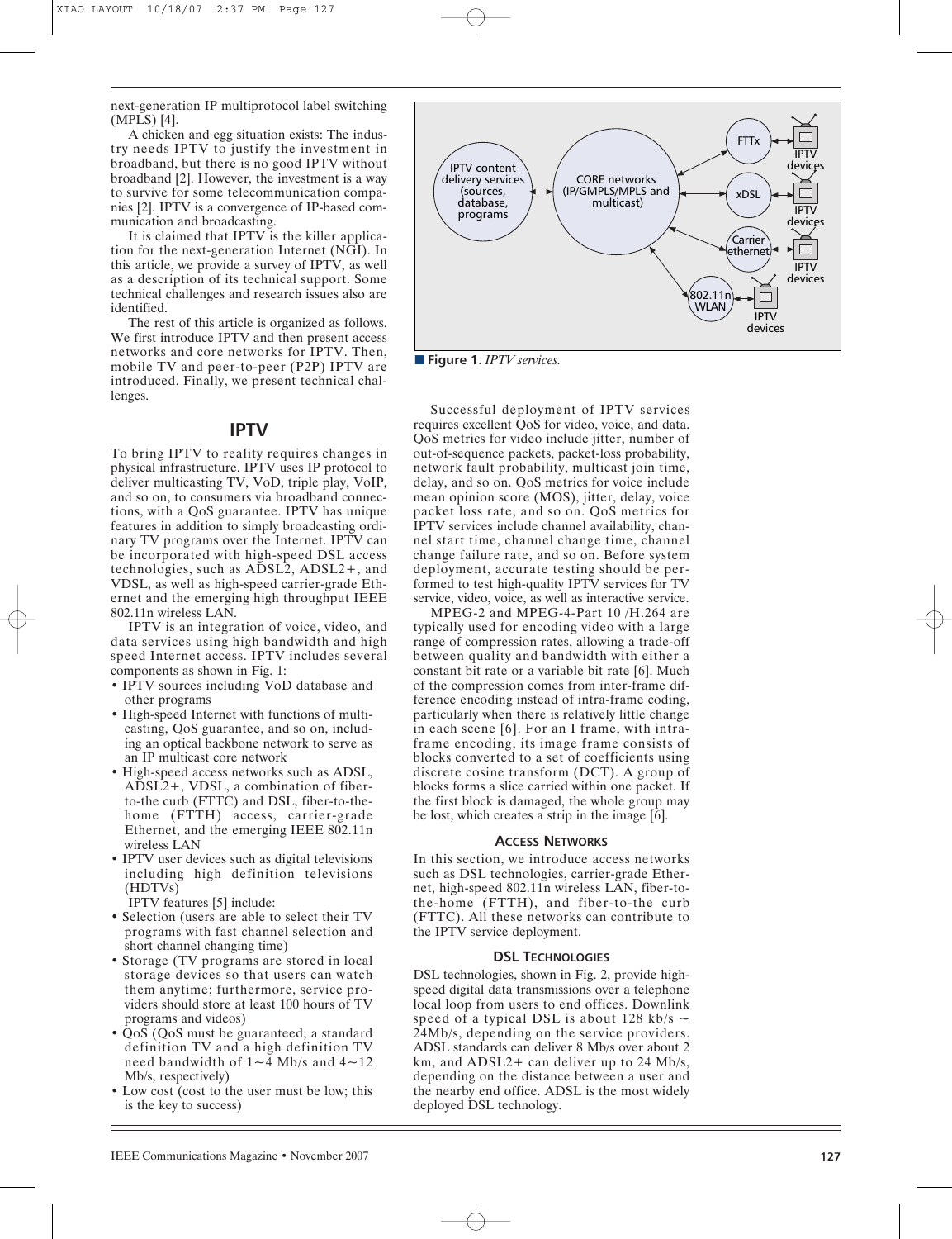*The high-speed IEEE 802.11n wireless LAN can be one of the underlying infrastructures to assist IPTV service as the access network with better QoS via high data access rates. We call it wireless IPTV.*



**■ Figure 2.** *DSL.*

DSL improves dial-up phone service via the same local loop of the fixed phone system. The phone system normally filters about 4-MHz voice traffic at end offices to save bandwidth and to let a voice be intelligible. End offices can go beyond the 4-MHz limit over a phone line to provide higher bandwidth using DSL. A DSL modem can connect multiple computers via Ethernet, HomePlug, or the IEEE 802.11 wireless local area network (WLAN).

VDSL (very high bit-rate DSL) has a theoretical limit of 52 Mb/s downstream and 12 Mb/s upstream, using up to two frequency bands for upstream and two frequency bands for downstream, with quadrature amplitude modulation (QAM) or discrete multitone (DMT) modulation techniques.

VDSL2 (very-high-bit-rate digital subscriber line 2, ITU-T G.993.2 Standard) provides fullduplex aggregate data rates up to 200 Mb/s using a bandwidth up to 30 MHz.

DSL techniques are the first choice for access networks in IPTV.

#### **CARRIER-GRADE ETHERNET**

Ethernet has been the dominant technology in LAN for a long time and still is.

Carrier-grade Ethernet can provide up to 10 Gb/s access speed, eight classes of service (CS) and unicast/multicast/broadcast modes via a virtual local area network (VLAN) technique [1]. In IEEE 802.3ae, 10 Gb/s Ethernet with full duplex has been standardized for optical singlemode interfaces, maintaining the IEEE 802.3 frame and format size.

Carrier-grade Ethernet can be one of the candidates for the access networks for IPTV services. With its high data access rate, it provides a better QoS guarantee.

## **HIGH THROUGHPUT IEEE 802.11N WIRELESS LAN**

Recently, AT&T announced that it is working with MobiTV to deliver live TV to its Wi-Fi hotspot networks across the country, enabling customers to view live television on Wi-Fienabled devices on 15 channels of news, sports, entertainment, and full-length music videos, available May 2006 to 7,000 hotspots nationwide for a monthly fee of \$11.99.

The high-speed IEEE 802.11n wireless LAN can be one of the underlying infrastructures to assist IPTV service as the access network with better QoS via high data access rates. We call it wireless IPTV.

The IEEE 802.11 Task Group (TGn) was announced in January 2004 to improve throughput of the IEEE 802.11 WLAN to  $100Mp/s \sim$ 600 Mb/s, as well as offering a better operating range than current networks [7]. There were two competing PHY proposals for the IEEE 802.11n standard:

- World-Wide Spectrum Efficiency (WWiSE) supported by Broadcom, Texas Instruments, and others
- TGn Sync supported by Intel, Philips, and others

Both proposals adopt multiple-input multipleoutput (MIMO), using multiple transmitter and receiver antennas for better throughput with spatial multiplexing and spatial diversity to increase range. The two proposals are different in terms of how to use MIMO: TGn Sync adopts 40-MHz mandatory channel width with a minimum of two antennas; whereas WWiSE adopts the mandatory channel width with four antennas. In January 2006, the IEEE 802.11n Task Group approved a joint proposal specification based on an enhanced wireless consortium (EWC) specification. The 802.11n Draft was sent for letter ballot at the March 2006 meeting but did not pass a majority vote in the May 2006 meeting. However, it was scheduled to complete the 802.11n standard in the middle of 2007 [7].

In [7], the author presented a potential IEEE 802.11n medium access control (MAC) via aggregation techniques and classified frame aggregation mechanisms into many different and orthogonal aspects, such as distributed versus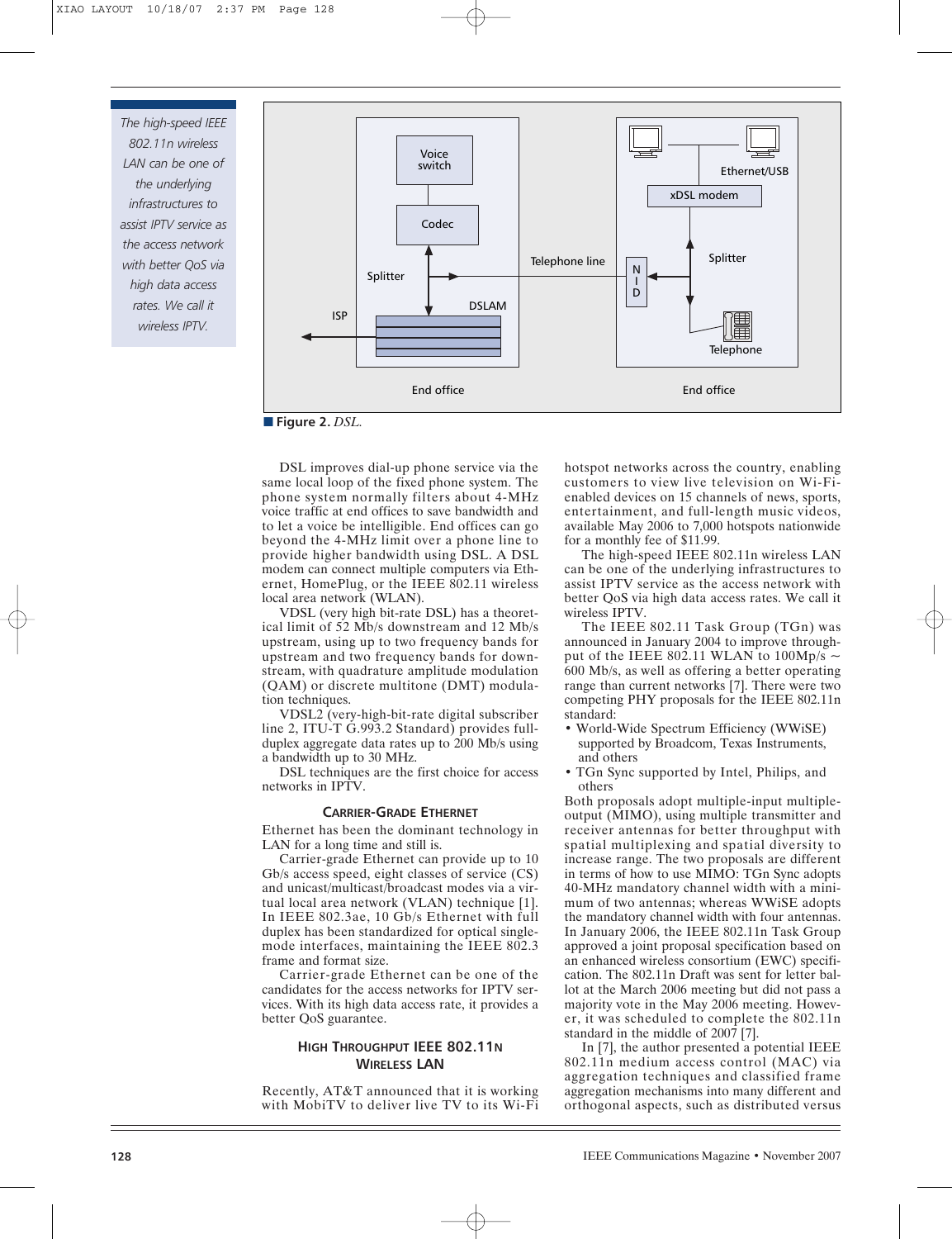centrally controlled, ad hoc versus infrastructure, uplink versus downlink, single-destination versus multidestination, physical (PHY)-level versus MAC-level, single-rate versus multirate, immediate acknowledgment (ACK) versus delayed ACK, and no spacing versus short interframe spaces (SIFS) spacing.

#### **FTTH**

FTTH and fiber to the premises (FTTP) use fiber-optic cables for IPTV services to businesses and homes. They will be ideal choices for access networks as fiber deployment cost decreases. FTTP includes active FTTP and passive FTTP architectures. In the active FTTP architecture, an equipment cabinet is built for every 400–500 users, performing layer 2–3 functions. The IEEE 802.3ah standard provides full-duplex 100 Mb/s to the premises. The passive FTTP architecture avoids building equipment cabinets by using passive splitters to optically split fibers into multiple (e.g., 64) fibers to different users' homes, and layer 2–3 functions are performed at the carrier's central offices instead of at equipment cabinets in the active FTTP.

## **FTTC**

To reduce cost, FTTC is used to install fiber to within 1000 feet of a home or business, and then cable or carrier-grade Ethernet can be used to further connect to home or business.

# **CORE NETWORKS**

In this section, we briefly introduce GMPLS/MPLS and IP multicast as the core network technologies.

## **GMPLS/MPLS**

MPLS provides better IP traffic engineering. Connectionless IP behaves more like connection-oriented so that a path between a source and a destination is pre-determined and labeled. This looks similar to ATM protocols. The labels are used to establish end-to-end paths that are called label switched paths (LSPs). MPLS is a switching protocol between layer 2 and layer 3, adding labels in MPLS packet headers and forwarding labeled packets in corresponding paths using switching instead of routing. However, an MPLS header does not identify the type of data carried in the path such that Internet service providers (ISPs) could manage different kinds of data streams based on priority and service. Major applications of MPLS are traffic engineering and the virtual private network (VPN). MPLS is similar to differentiated services (DiffServ) in marking traffic at ingress boundaries and unmarking at egress points.

Generalized MPLS (GMPLS) extends MPLS to add a signaling and routing control plane for devices in packet domain, time domain, wavelength domain, and fiber domain, providing endto-end provisioning of connections, resources, and QoS.

GMPLS is a better protocol for broadband and IPTV services, controlling all the layers, including packet layer, time division multiplexing layer, lambda layer, and fiber layer; effectively



**■ Figure 3.** *IP multicast.*

manipulating optical network resources, with a separation of media data plane and control plane [2–4].

#### **MULTICAST**

Multicast delivers information to a group of destination stations. IP multicast, shown in Fig. 3, sends voice, video, and data to multiple receivers using RTP/TCP/IP protocols, with a multicast address.

Currently, IP multicast has a scalability problem when there are a large number of users and groups. Furthermore, there is not a fully deployed multicast application in the commercial Internet, with the exception of some applications limited in location, such as multicast backbone (Mbone) and private IP networks.

There are three kinds of multicast delivery: dense multicast, sparse multicast, and sourcespecific multicast.

- Dense multicast is to construct a tree for sending packets to the multicast users. A source node broadcasts to all routers and all nodes, which in turn send pruned packets if they do not want the multicast so that the routers do not send corresponding packets to these nodes or routers. Reverse-path forwarding is used for preventing loops.
- Sparse multicast does not depend on any particular unicast routing protocol and is to construct a tree for sending packets to the multicast users. If a node wants to join/prune a multicast group, it sends a join/prune message via Internet Group Management Protocol (IGMP) to a router, which forwards data packets to the multicast group. Join/prune messages are sent periodically to a group-specific rendezvous point (RP) by a designated router (DR) for each active group. A term route entry is the state maintained in a router to represent the distribution tree including source address, group address, timers, and so on. This state creates a distribution tree that reaches all group members. Routers also use reverse-path forwarding to ensure that there are no loops for packet forwarding among routers.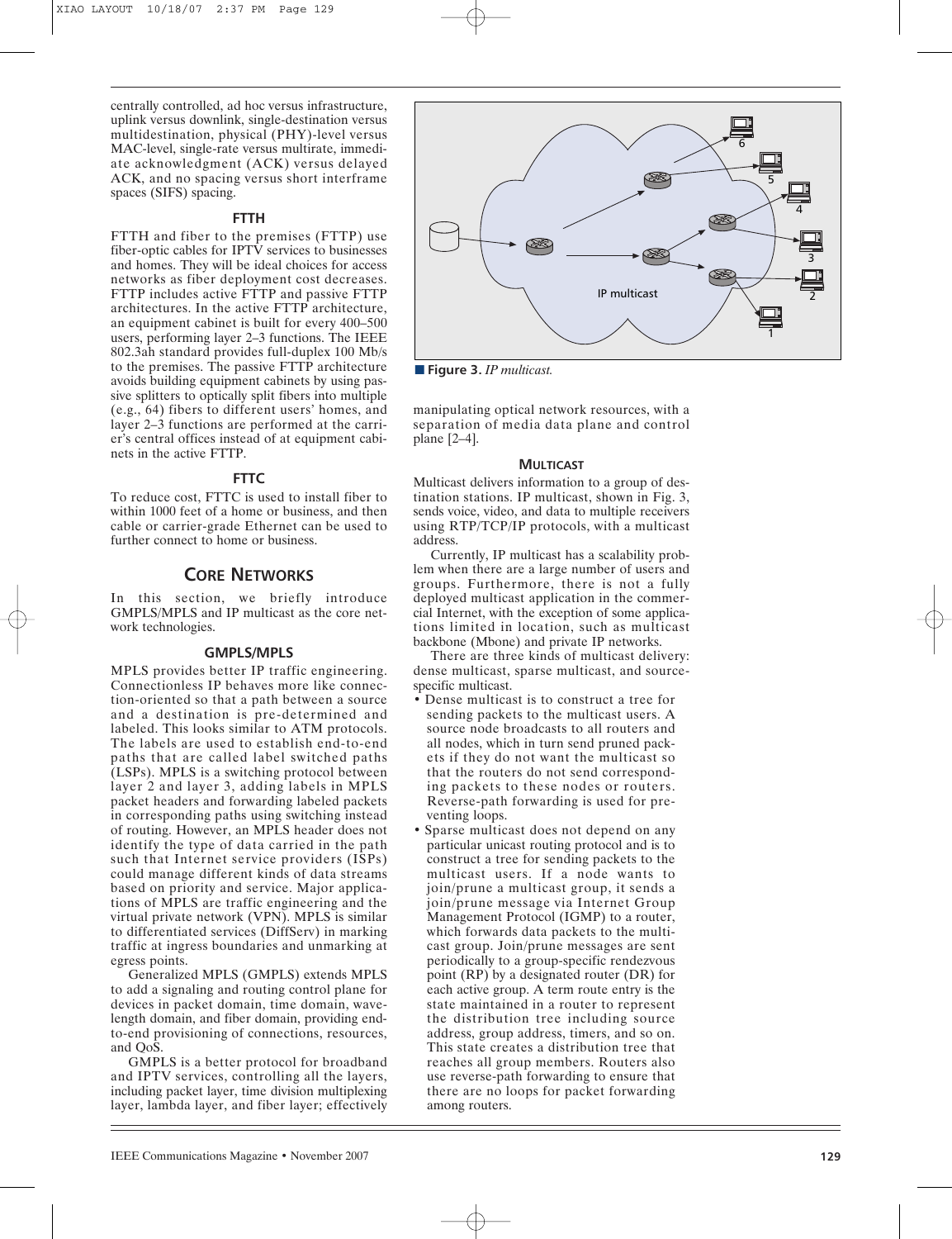*The QoS guarantee and traffic management are challenging for core networks and access networks, in particular for IPTV services. For downstream traffic, differentiated services are used for different users with different schedulers.*

• Source-specific multicast delivers multicast packets originating in a specific source address to those that request them.

IP multicast is an approach for sending a message simultaneously to multiple nodes instead of one. Multicast group addresses range from 224.x.x.x to 239.x.x.x.

IP multicast is required to provide IPTV services, and it saves bandwidth in both core networks and access networks because there is a high probability that more than one user watches the same program, and both core networks and access networks are capable of multicasting. Both IGMP and real time streaming protocol (RTSP) are required. Both multicast and unicast are useful for IPTV.

# **MOBILE TV**

Current video services over cellular networks are either downloadable video (i.e., the download time exceeds the video's playing time) or still images with real-time voice (e.g., Sprint PCS brings real-time television content to mobile phones at a rate of one or two frames per second).

In the near future, mobile television (mobile TV) will combine IP and digital video broadcast (DVB) to broadcast TV content over 3G cellular networks. DVB is a suite of standards of the European Telecommunications Standards Institute (ETSI), defining the PHY layer and data link layer of a distribution system and MPEG-2 transport streams as the format of video content. Mobile TV services can be treated as an extension of IPTV services.

IP multimedia subsystem (IMS) is for next-generation networking (NGN) architecture to provide mobile and fixed multimedia services. IMS may be a good candidate for future mobile TV.

# **P2P IPTV**

A new kind of IPTV, different from the infrastructure-based scheme introduced previously, is P2P IPTV, in which each IPTV user is potentially a server, multicasting received content to other IPTV users [8]. In a P2P IPTV system, users serve as peers and participate in video data sharing. A popular P2P IPTV system such as PPLive supports 100,000 users simultaneously with proprietary signaling and video delivery protocols [8]. PPLive has more than 400 channels with an average channel data rate of 325 kb/s. PPLive does not own video content but limited information about its video content distribution mechanism, and is mostly fed from TV channels in Mandarin, encoded with windows media video (WMV) or real video (RMVB) [8].

A user must download and install the PPLive software to use PPLive P2P IPTV. When the PPLive software is running, the user becomes a PPLive peer node, sending out a query message to a PPLive channel server for an updated channel list. When the user selects one channel, the software requests an online peer list (including IP addresses and port numbers) for this channel and sends probes to peers to find active peers that may provide more peers. The software downloads video chunks from peers, streams them into a local media player using two buffers (to smooth video variation and to efficiently distribute video content among peers), uploads the cached video chunks to other peers, and launches a media player when the streaming file length reaches a predefined threshold.

# **TECHNICAL CHALLENGES**

In this section, we first describe the QoS guarantee and traffic management for IPTV services. Since admission control mechanisms are essential for IPTV services, we then present multicast admission control, admission controls for Ethernet, congestion control, WLAN (wireless IPTV), and DSL. Finally, we briefly mention security and standardization aspects, as well as communications among admission control schemes.

## **QOS GUARANTEE AND TRAFFIC MANAGEMENT**

The QoS guarantee and traffic management are challenging for core networks and access networks, in particular for IPTV services. For downstream traffic, differentiated services are used for different users with different schedulers. For upstream, user traffic is monitored. Each user class requires a separate scheduler to prevent the starvation of lower classes. Admission controls are required for a QoS guarantee.

In normal TV services, multiple program channels to users are achieved by sending all the programs and filtering out the unsubscribed channels. A channel changing program is to select one channel and filter the rest of channels. The mechanism is not suitable for IPTV services due to bandwidth limitation.

In IPTV services, a user requests channel changing by sending a request for a video channel. After the request is accepted by admission control, a multicast tree is built to send video and voice of the requested channel with QoS guarantees. The procedure causes a channel changing delay. If the IPTV sets in a household are off, the available bandwidth can be used for Internet access and other uses.

The goal of traffic management is to efficiently support QoS requirements for diverse services, including policing, scheduling, flow control, multicasting, traffic differentiation, admission control, and so on. It is implemented via either a centralized manner or a distributed manner. The latter approach is more scalable and flexible. Policing ensures that traffic conforms to a service level agreement (SLA). Scheduling ensures the handling of voice, video, and data traffic to meet QoS requirements such as delay, its variation, and so on, as well as efficient utilization of bandwidth. Flow control is to control traffic flow to avoid or reduce temporary congestion. Multicasting is used both in downstream and upstream to efficiently utilize bandwidth. Traffic differentiation gives higher priority traffic such as voice, audio, and video a higher priority to be transmitted and gives data a lower priority. This should be done in both the core network and the access network. Admission control decides to accept or reject upstream and downstream bandwidth requests, ensuring an accepted flow of bandwidth that satisfies the QoS requirement.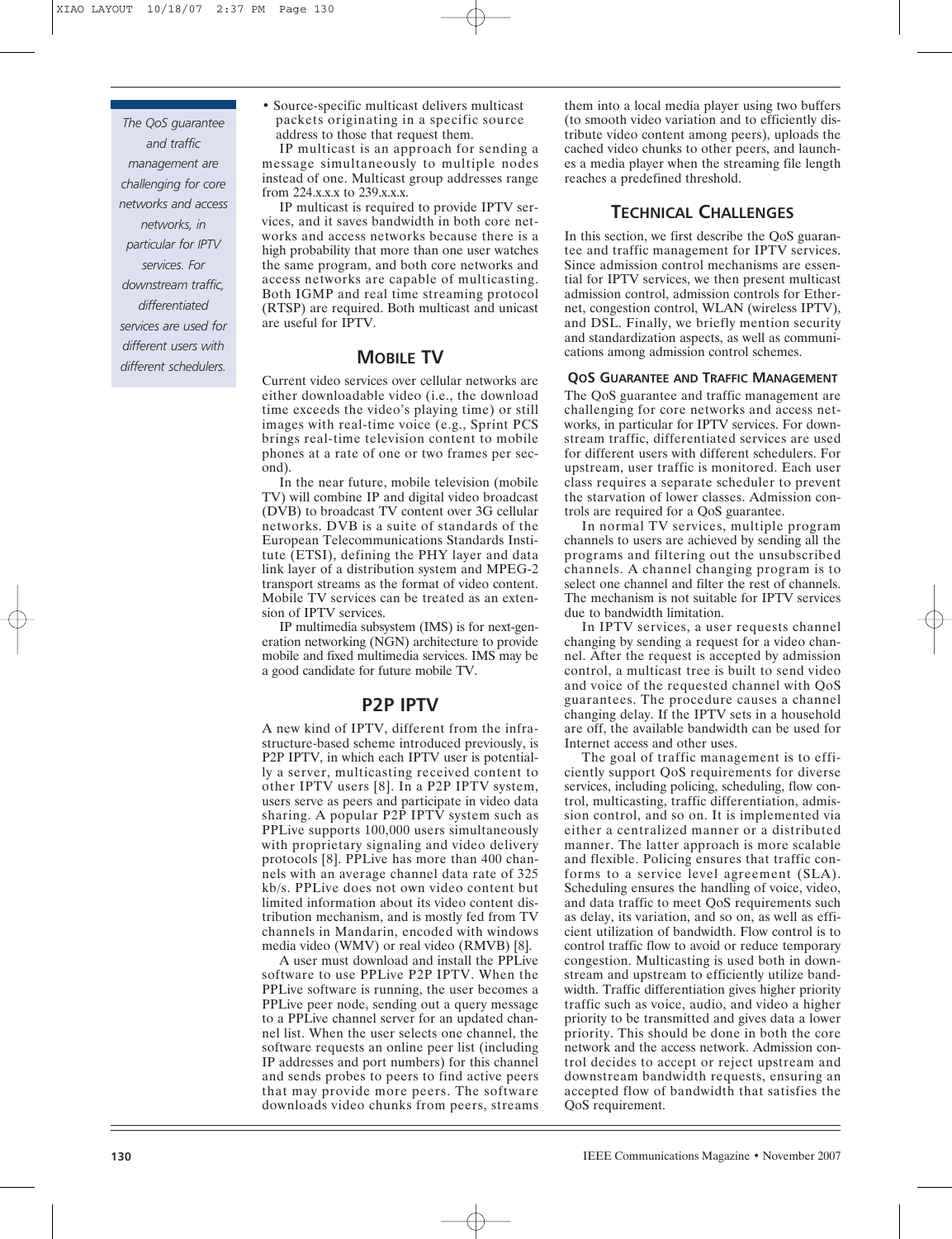Service providers must indicate the level of the QoS that is guaranteed in an SLA, which may cause communication costs for the service providers.

Detailed QoS guarantee mechanisms and traffic management for IPTV services require further investigation and research.

#### **MULTICAST ADMISSION CONTROL**

Large scale IP-multicast deployment has not been seen at ISPs. However, IPTV services will be one of the main drivers for upcoming IP-multicast deployments. This means the capability of end-to-end QoS, accounting, and service availability, as well as supporting multicast layer 3 VPNs and multicast MPLS.

Differentiated service (DiffServ) is for unicast QoS in IP networks. For IPTV services, multicast is another way to provide better QoS, but there are three problems for multicast as follows [9]:

- Multicast trees should have different QoS levels on different branches for the customers demanding different levels of quality.
- DiffServ is scalable with stateless routers, whereas IP multicast is not scalable with group information and router forwarding states; therefore, IP multicast running over DiffServ should be more scalable.
- The neglected reserved subtree (NRS) problem exists because one flow can be replicated into many egress nodes.

Since DiffServ resources are consumed based on pre-negotiated SLA, IP multicast in DiffServ may cause the actual consumed resources to exceed the pre-negotiated SLA because a multicast tree can branch at any node so that outgoing traffic may exceed incoming traffic [10]. This is called the NRS problem.

Admission control in IP multicast over Diff-Serv is difficult because policing is not intelligent enough. Resources must be checked whenever a new user joins a group [9]. A bandwidth broker can be a centralized solution, but it is not scalable due to its huge database [9]. A scalable approach should be a distributed method, in which edge routers make decisions locally based on measurement-based algorithms [9].

DSMCast [11] solves the problem of heterogeneous trees and scalability and gives a competent framework for solving the NRS problem.

In [9], a distributed admission control, an extension of DSMCast at edge nodes, is presented to solve the NRS problem, based on filtering join requests:

- A join request is accepted if an edge router receiving the request is already forwarding the particular group.
- Otherwise, the process inspects paths (with increased utilization) between egress edge node and branching node if there is enough capacity on the links for the new request.
- Measurements are conducted first on several obtained packets by temporary acceptance to see whether measurements are beyond the history limits.

Designing more comprehensive, distributed, efficient, and scalable multicast admission control mechanisms requires further investigation and research.

## **ADMISSION CONTROL FOR ETHERNET**

Carrier-grade Ethernet is no longer a contention-based Ethernet, but an aggregation and switching technology. A carrier-grade Ethernet should provide QoS guarantees on throughput and delay for leased-line and real-time services [11]. For carrier-grade Ethernet, distributed admission control can be implemented using an in-band signaling protocol to reserve bandwidth in each network node, and centralized admission control can be implemented by using a central controller to allow polices at the edge to track load on each network link [11].

Designing efficient and distributed admission control for carrier-grade Ethernet requires further investigation and research.

## **ADMISSION CONTROL FOR IEEE 802.11N WLANS**

Although contention-based MAC protocols are very successful commercially and are robust for best effort traffic, they are unsuitable for multimedia applications with QoS requirements [15]. On the other hand, centrally controlled MAC protocols and reservation-based protocols manage QoS more easily but are rarely implemented in today's products due to several reasons, such as high complexity, inefficiency, lack of robustness, global synchronization, and so on. Without QoS support at the MAC layer, it is impossible to provide a QoS guarantee solely from higher layers.

IEEE 802.11 WLANs have achieved tremendous success in terms of deployment and usage. The popularity of the IEEE 802.11 WLAN is due mainly to the contention-based MAC distributed coordination function (DCF), whereas the optional point coordination function (PCF) is barely implemented in today's products due to its complexity and inefficiency for normal data transmissions. However, the current contention-based MAC is unsuitable for multimedia applications with QoS requirements. To support the MAC-level QoS, the IEEE 802.11 Working Group published the IEEE 802.11e specification, providing QoS features and multimedia support to existing 802.11a/b/g WLANs, while maintaining full backward compatibility with these legacy standards. The IEEE 802.11e MAC employs a channel access function, the hybrid coordination function (HCF), which includes both contention-based and centrally controlled channel access mechanisms. The contention-based channel access mechanism is also referred to as the enhanced distributed channel access (EDCA). The EDCA provides a priority scheme by differentiating the interframe space, as well as the initial and maximum contention window sizes for back-off procedures. IEEE 802.11e cannot provide guaranteed QoS, and multimedia traffic cannot be protected. In [15], distributed QoS admission control mechanisms and data control mechanisms are proposed to provide a QoS guarantee and provisioning at the contention-based wireless MAC layer, which can be coupled with the emerging IEEE 802.11n high throughput WLANs to support IPTV services.

*Since DiffServ resources are consumed based on pre-negotiated SLA, IP multicast in DiffServ may cause the actual consumed resources to exceed the pre-negotiated SLA because a multicast tree can branch at any node so that outgoing traffic may exceed incoming traffic.*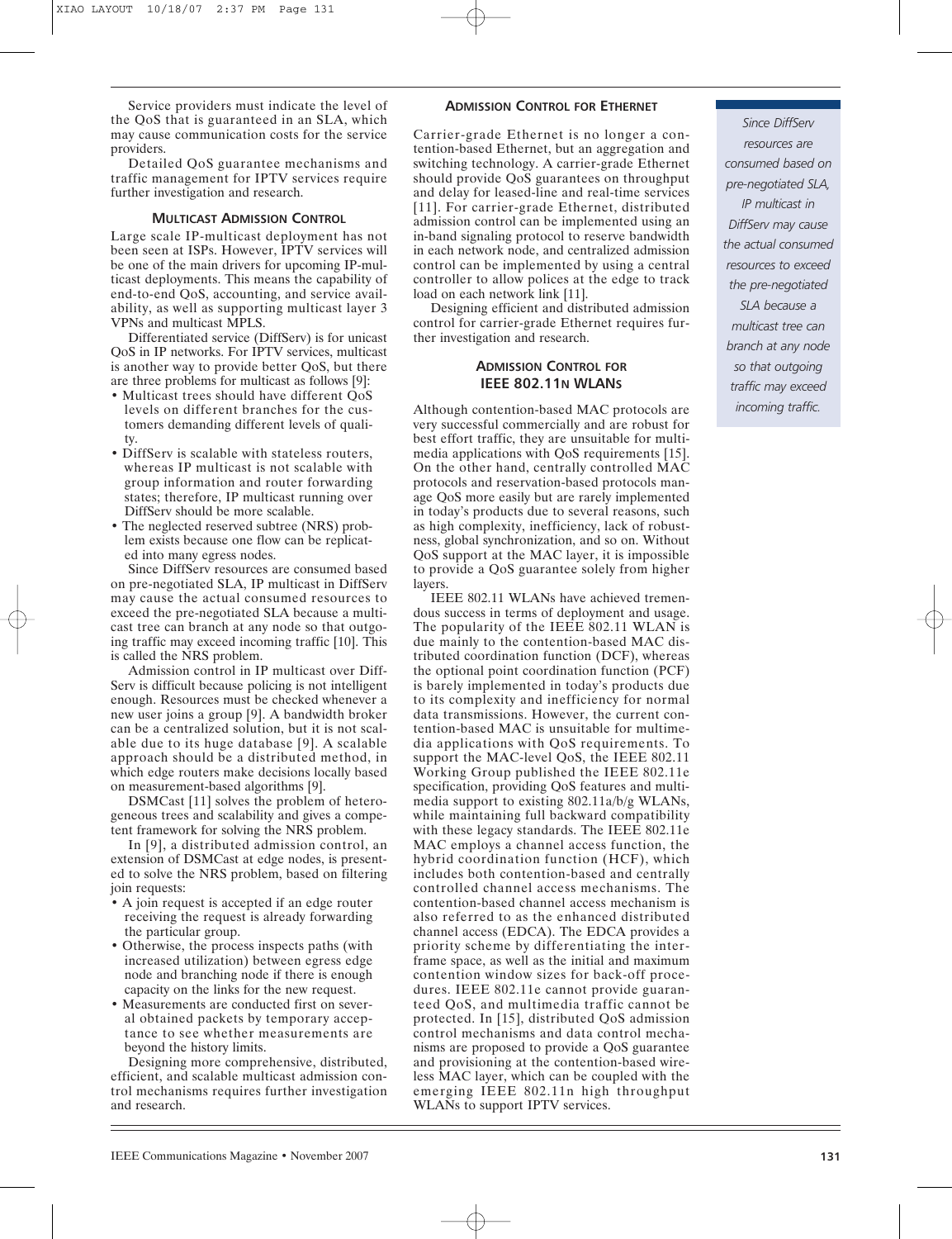*A flow is TCP-friendly if, and only if, in a steady state, it uses in the long term no more bandwidth than a conforming TCP flow that would be used under comparable conditions. Among the principal representatives of the TCP-friendly congestion control algorithms is the TCP-friendly rate control algorithm.*

Designing efficient contention-based admission control and bandwidth allocation requires further investigation and research.

#### **ADMISSION CONTROL FOR DSL**

One challenge for DSL networks is that the broadband and voice services are separated at the physical layer so that they lack resource sharing. Therefore, IP-based QoS support for access network is required.

Voice, video, and data packets are carried over IP from customer premises equipment (CPE) to a DSL access multiplexer (DSLAM), which then routes or switches them toward the core network. Voice packets are encapsulated by Real Time Protocol (RTP) and User Datagram Protocol (UDP) before being sent to the IP layer. At the CPE, multiple sources such as two IPTV video and audio channels, voice over IP (VoIP) phone, and Internet access (via fixed PC or WLANs) are aggregated together via DSL services. Therefore, without admission control at DSL, the QoS of video and voice traffic can not be guaranteed if either there are too many video/voice flows, or there is too much Internet access traffic (e.g., downloading large files such as movies). An admission control is required at the CPE to guarantee QoS of IPTV services such as video/voice delay, and so on.

Furthermore, normally DSL providers offer users with rates of upstream and downstream and the SLA is defined by transport parameters, but IPTV services are defined by application experience, such as the number of channels provided, quality of video, functionality, and so on, and they are so-called quality of experience (QoE) [12]. It is difficult to translate between QoE and QoS. Admission control is important to avoid oversubscription with degraded QoE and QoS.

Per-flow admission control for DSL QoS is required to provide bandwidth on demand, and application-level admission control also can be applied in addition to network-based admission control. Usage of IPTV services depends on time of day, location, and so on. Some services have higher priorities than others. Therefore, different admission control thresholds are required for different applications. It also can limit the number of channels simultaneously sent to the DSLAM.

There are typically two kinds of admission control methods: end-point admission control and network admission control. In end-point admission control, end-hosts send probe packets to networks to measure the QoS to make admission decisions, while network admission control makes decisions based on end-hosts' request via a signaling mechanism such as Session Initiation Protocol (SIP).

For either a voice flow or a video flow, admission control should track its activities such that in case there is no activity for a maximum period, the resource should be recollected. For voice flows, admission control should consider whether silence suppression is used or not. For video flows, both constant bit rate (CBR) video and variable bit rate (VBR) video should be considered.

Furthermore, for either voice flows or video

flows, they may be differentiated with regular voice/video and premium voice/video.

Single packets such as changing a channel of IPTV services should have the highest priority and can be sent via SIP.

## **IPTV CONGESTION CONTROL**

Congestion control is critical when many IPTV flows are transmitted simultaneously. The congestion control is an end-to-end protocol, that is, it is implemented in either the sender side (i.e., IPTV video sources) or the receiver side (i.e., customers' machines). The typical approach to congestion control is to adjust the sending rates of different IPTV sources (i.e., TV channels) such that the IPTV traffic does not overwhelm the Internet routers.

Although the congestion control algorithm in TCP is efficient for bulk data transfers, applying a typical multiplicative decrease to the data rate available to a real-time video stream can severely affect the video quality perceived by the end user. Thus new congestion control algorithms, tailored to the rate acceleration and variability requirements of IPTV applications, should be developed. Because of the coexistence of video traffic with normal TCP traffic, some TCP-compatible congestion control algorithms have been proposed for audio/video-streaming applications [13]). To compete with TCP flows in a fair manner, these algorithms have two important characteristics in common:

- Slow responsiveness in order to smooth data throughput
- *TCP friendliness*

A flow is TCP-friendly if, and only if, in a steady state, it uses in the long term no more bandwidth than a conforming TCP flow that would be used under comparable conditions. Among the principal representatives of the TCP-friendly congestion control algorithms is the TCP-friendly rate control (TFRC) algorithm [13].

Shortcomings of current congestion control schemes when implemented in IPTV are stated as follows. Although these schemes can ensure that the video streams do not overload or underutilize the available network bandwidth, they can not simultaneously maximize the perceived IPTV video quality. For instance, in the slowstart phase, they just start from one packet per round-trip-time (RTT) and slowly approach the maximum available rate, which can greatly harm the QoS of video traffic in the entire slow-start duration. Even though TFRC [13] tries to smooth out rate variability, it does not take the properties of the overlying media application into consideration when protecting media flows from short-term congestion.

#### **COMPATIBILITY OF COMMUNICATION AND BROADCASTING**

The following are compatibility issues between communication and broadcasting:

- Harmonization between ubiquitous traffic and multicast traffic
- Harmonization between telecommunication signaling and multicast signaling
- Separation of media transport network and signaling network [14]
- Ubiquitous traffic is defined as data traffic from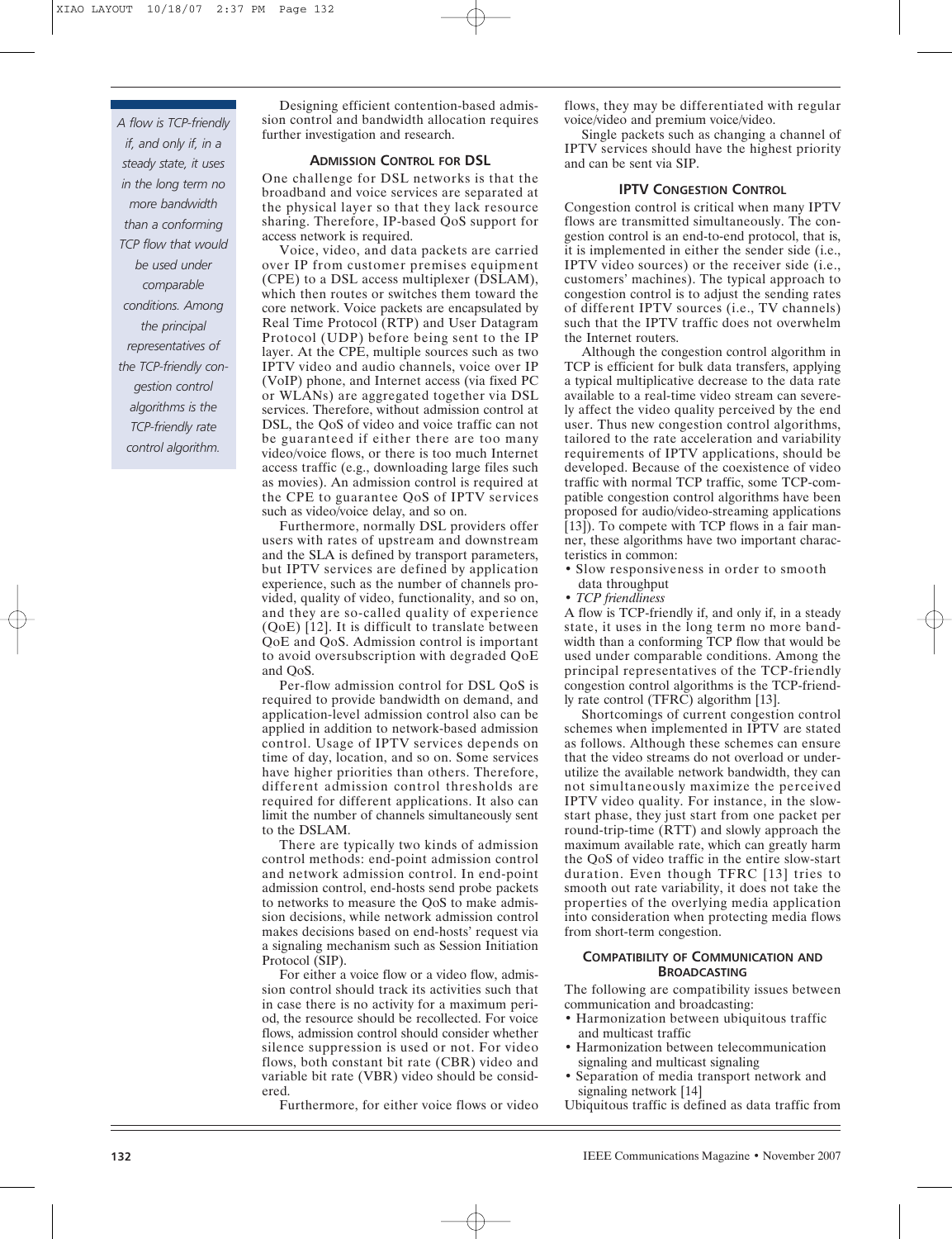communication networks, normally has narrower bandwidth, and is non-real-time, whereas multicast traffic is one-to-many real-time video; harmonization between telecommunication signaling and multicast signaling should be further investigated because multicast signaling, having different signaling mechanisms for core networks and access networks, is quite different from telecommunication signaling, which has an end-to-end signaling mechanism; separation of media transport network and signaling network may be required due to a congestion consideration caused by the conflict of multicasting and priority of real-time traffic.

#### **SECURITY AND PRIVACY**

There are possible attacks and network outage failures for IPTV services. Rapid recovery after attacks/failures is important to minimize negative impact. IPTV services should provide user security and privacy with confidential delivery of data such as program channels and content, prevention of attacks from malicious users/software, and denial of service (DoS).

Designing secure and anonymous IPTV services requires further investigation and research. Especially, the following issues must be solved: distributed digital rights management (DRM) to protect the copyright of video contents, the authentication of clients to verify their access privileges, and the prevention of traffic flooding / bandwidth over-consumption attacks.

#### **STANDARDIZATION OF IPTV**

Standardization of IPTV is important and difficult; however, it is mandatory for successful deployment. There are no established standards at this stage. Lack of standardized technologies causes unnecessary investments and unavailable new services, and therefore it is feared that some businesses may be forced to use proprietary solutions [14]. Standardization of NGN has progressed in the International Telecommunication Union — Telecommunication Standardization Sector (ITU-T) that includes IPTV services [14].

## **COMMUNICATIONS AMONG ADMISSION CONTROLS**

Further studies are required to learn how different admission control schemes become consistent and communicate well, for example, between multicast admission control and xDSL admission control, between multicast admission control and carrier-grade Ethernet, between carrier-grade Ethernet and carrier-grade Ethernet, between multicast admission control and 802.11 admission control, and so on. For example, changing a channel in IPTV services may require of DSL admission control only a small action, such as changing parameters, but multicast admission control may involve join and leave operations at a multicast tree so that DSL admission control should communicate with multicast admission control to work together.

#### **CHALLENGES FOR MOBILE TV**

Current cellular networks cannot support high bandwidth, real-time applications such as video, whereas mobile broadcast networks support many users within a cell with downlinks only. Both broadcasting uplinks and downlinks should be used with a high capacity broadcast network. Due to limited bandwidth, mobile TV service may degrade performance and capacity of cell sites, and it is difficult to provide personalized interactive services. The most challenging issue of mobile TV is, of course, the bandwidth issue.

*For purposes of robustness, mobile TV is normally distributed from two or more video content sources to multiple destinations. Most of the research about multicast does not address the problem of multiple sources and multiple destinations.*

Wireless multicast plays an important part for mobile TV. For purposes of robustness, mobile TV is normally distributed from two or more video content sources to multiple destinations. Most of the research about multicast does not address the problem of multiple sources and multiple destinations.

Wireless multicast is similar to wired multicast in concept. However, minimizing energy consumption of mobile devices should always be considered for wireless multicast. Computing an optimal-energy-consumption multicast tree is nondeterministic polynomial time (NP)-hard.

There is still some work required for IMS to provide IPTV services.

#### **CHALLENGES OF P2P IPTV**

Challenges of P2P IPTV services include providing QoS, which is difficult because the services are provided via the public Internet so that the video quality is subject to network traffic conditions.

# **CONCLUSIONS**

This article presents an overview of IPTV services and its key technologies in terms of access networks, core networks, mobile TV, P2P IPTV, and challenging issues including QoS guarantee, traffic management, congestion control, multicast admission control, Ethernet/WLAN/DSL admission control, standardization, communications among admission controls, and security and privacy issues.

#### **REFERENCES**

- [1] R. Jain, "I Want My IPTV," *IEEE Multimedia*, vol. 12, no. 3, July–Sept. 2005, pp. 95–96.
- [2] C. Wales et al., "IPTV The Revolution Is Here," white paper.
- [3] B. Alfonsi, "I Want My IPTV: Internet Protocol Television Predicted a 'Winner,'" *IEEE Distrib. Sys. Online*, *IEEE Comp. Soc. 1541-4922*, vol. 6, no. 2, Feb. 2005.
- [4] "Video Networks Extends Reach of HomeChoice 'Triple Play' Services to 10 Million UK Homes with Cisco and Telindus," http://www.cisco.com/global/UK/news/pdfs/ 2005/20050706.pdf
- [5] S. Kim and D. Kataria, "Delivering the Next Big Motion Picture: IPTV," Nov. 2005.
- [6] "IPTV Performance Management," white paper, Telchemy App. Note, Sept. 2005, http://www.telchemy.com
- [7] Y. Xiao, "IEEE 802.11n: Enhancements for Higher Throughput in Wireless LANs," *IEEE Wireless Commun.*,
- vol. 12, no. 6, Dec. 2005, pp. 82–91. [8] X. Hei *et al.*, "Insight into PPLive: Measurement Study of A Large Scale P2P IPTV System," *WWW '06*.
- [9] O. Alanen *et al.*, "Multicast Admission Control in Diff-Serv Networks," *Proc. ICON '04*, vol. 2, pp. 804–08.
- [10] B. Yang and P. Mohapatra, "Multicasting in Differentiated Service Domains," *Proc. IEEE GLOBECOM '02*. [11] I. Voorde *et al.*, "Carrier-Grade Ethernet: Extending
- Ethernet into Next Generation Metro Networks," white paper, Alcatel. [12] "Integrated Video Admission Control for the Delivery of a
- Quality Video Experience," white paper, Cisco, 2006.
- [13] S. Floyd *et al.*, "Equation-Based Congestion Control for Unicast Applications," *ACM SIGCOMM*, 2000.